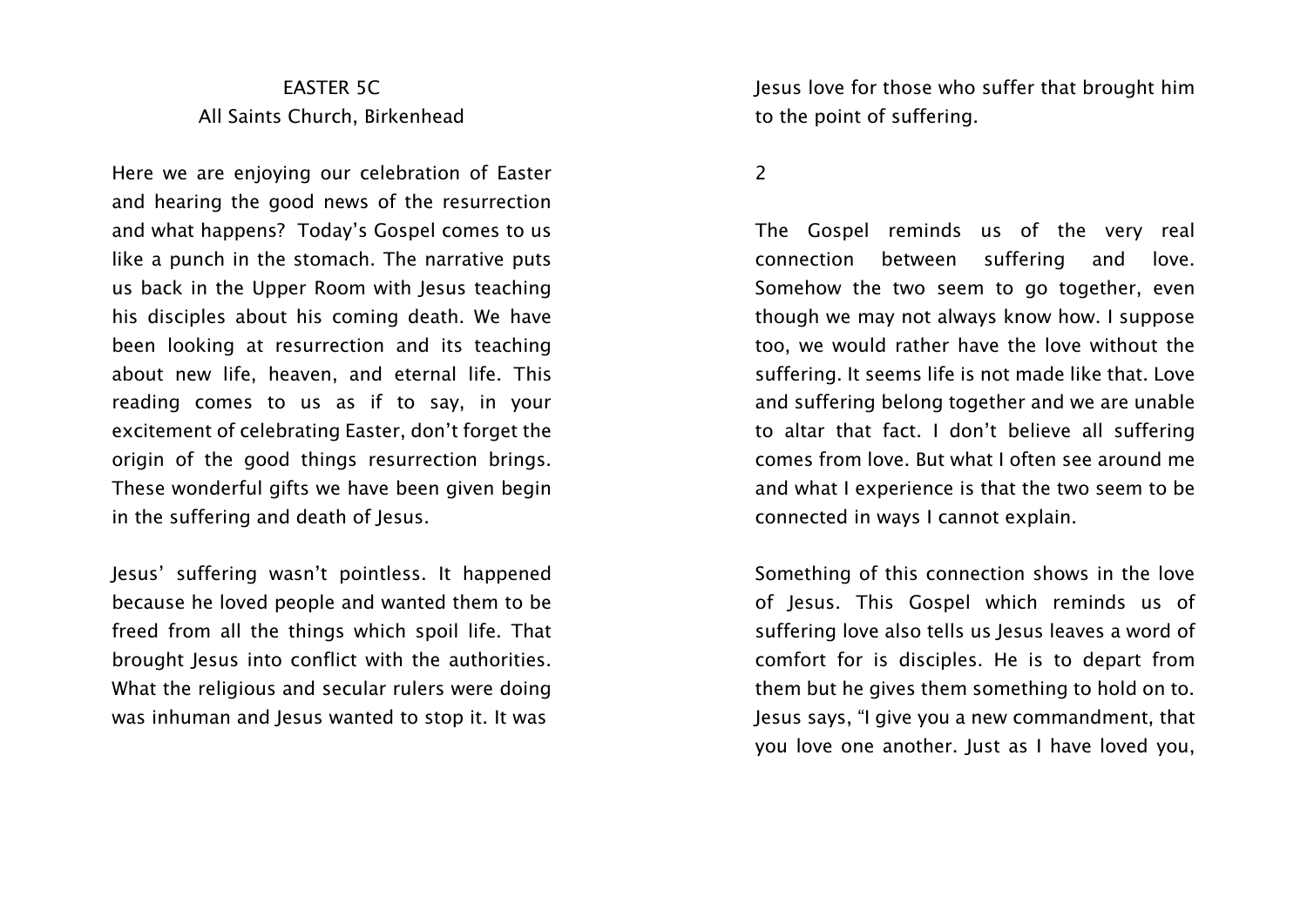you also should love one another. By this, everyone will know that you are my disciples, if you have love for one another."

3

Jesus addresses the pain and separation to come with a reminder about their mutual relationships in the community of faith. We may though, wonder why this commandment should be called "new". Surely that was something people had known even before Jesus. There are many other places in the Bible where people are told to love one another.

I think there are two important features of this commandment which make it new. These two things also help me to see something on the connection between love and suffering.

The first feature of this commandment which makes it new is that now the disciples have an unparalleled model for love. Jesus himself is the model. "Just as I have loved you, you also should love one another." Love is no longer something which is just a subject for philosophical discussion. Nor is it simply an emotion which can be trivialised. In Jesus, his disciples of all times have a concrete living expression of love.

4

And this expression of love is one which goes to the uttermost lengths. It's the love which serves. It's the love which has compassion, which challenges people to new ways. It's a love which demands that humans be treated equally, and will not be compromised. That sort of love is willing to suffer for those who are the object of that love.

Maybe we see that sort of love expressed in those who are dedicated to serving others. Do we see it in those who put themselves at the disposal of those in need? Can we see it in those who take risks trying to rescue others at cost to themselves? This love can be seen in those who give themselves to educate others, those who have a passion to share their knowledge of life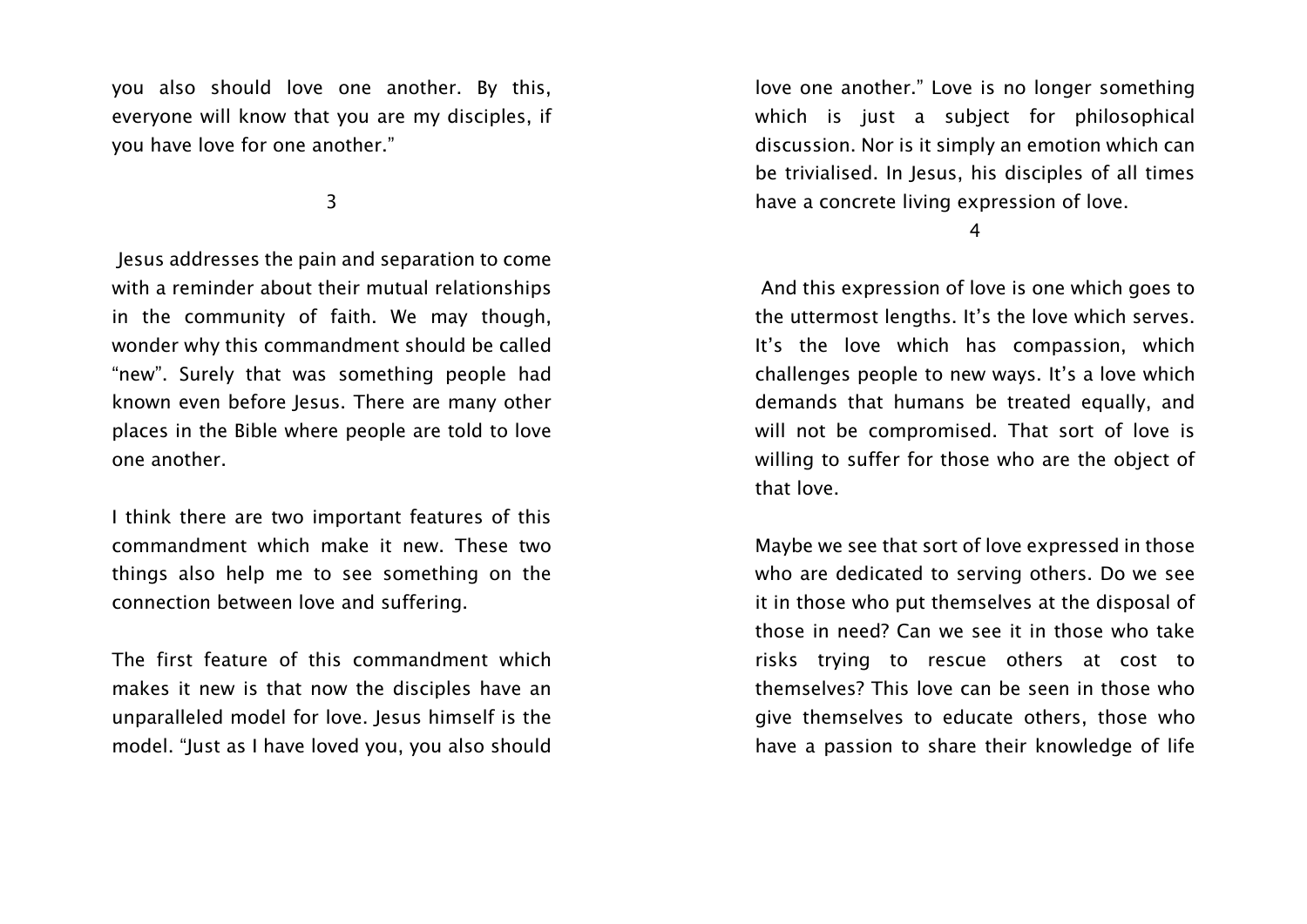and the world and so open up the possibility of new discoveries. I believe this sort of love is seen in those who stand by others in their need and who work to bring about a more just society. This is the sort of practical love we see in the life of Jesus. When this sort of love is expressed, it is sometimes connected with suffering.

5

Jesus doesn't only give his disciples a new model for love. He brings about a new place for that loving to occur. That place is called community. The community Jesus offers his disciples is one where they live out the sort of love Jesus models for them. We are that community of love and Jesus is the model for us. Of course the disciples had difficulty at first to follow this love just as we have difficulty following it. It was something they had to learn as we still have to learn to live it. We see how this community began to develop as we read from the Acts of the Apostles. These readings are about the early Christians as they attempted to form the community Jesus modelled. We read from Acts during the Easter

season to remind us of the type of community Jesus wants us to create. We read these stories to tell us about the successes and the struggles they had. I think a lot of the problems in our world could be put down to a loss of community. We are more connected than ever but many in fact feel disconnected. In some sense human beings are not made to live in these enormous societies. That's why I believe the local parish church is more important than ever in a sea of mega churches which often have no connection to the community around them.

6

Today's reading from Acts is an example of the type of community lesus expects us to create.

It's an amazing story because it reverses the way of thinking that Peter and the disciples knew. Peter's vision simply told him not to make distinctions between people. The sort of community to create is an inclusive one. It is to